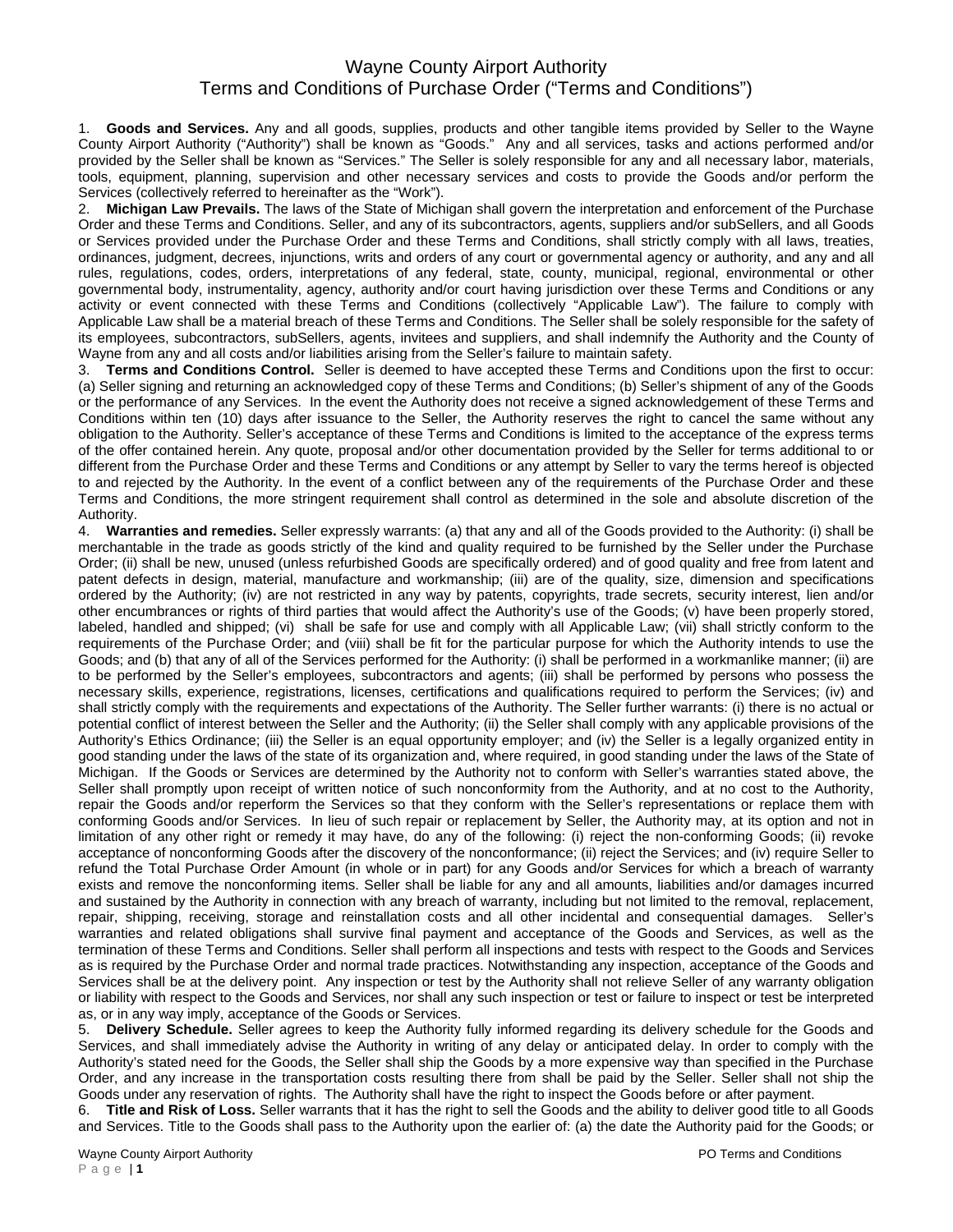(ii) the date the Goods are received and accepted by the Authority. In addition to its other insurance obligations, Seller shall insure the full value of the Goods while in transit and in storage prior to the delivery of the Goods and acceptance of the Authority. Seller shall have retained the risk of loss with respect to the Goods (regardless of the Authority's title thereto) until the Goods have been delivered to and accepted by the Authority at the delivery point specified in the Purchase Order. Seller shall promptly execute and provide the Authority with any and all documentation necessary to transfer title to the Goods or evidence of the Authority's title thereto.

7. **Indemnity.** To the fullest extent permitted by applicable law, the Seller shall defend, hold harmless and indemnify the Authority and the County of Wayne, and any respective director, officer, board member, employee, agent, successor and assign of the Authority and/or the County of Wayne, from and against any and all damages and liabilities involving any of the following:

(a) Any actual or alleged infringements of any patent, trademark, copyright or other intellectual property right related to arising from the Goods and/or Services;

(b) Any actual or alleged injury or death to any person, or damage to or destruction of property (including the loss of use thereof), or any other damage or loss by whomsoever suffered resulting from or arising out of or in connection to the Goods and/or Services, whether or not such damage or loss is due to the negligence of any kind or character on the part of the Authority;

(c) Any actual or alleged failure or material breach of the Seller to comply with the Purchase Order;

(d) Any actual or alleged failure of the Goods or Services to comply with the Purchase Order; and

(e) Any lien, claim or encumbrance (of any type) in which any person or entity seeks or claims an interest in the Goods

or Services which is in conflict with or otherwise impairs the Authority's sole and exclusive right to the Goods and Services.

The foregoing indemnification obligations shall: (i) not be affected or limited by, in any way, any insurance required by the Seller; and (ii) survive the termination and expiration of these Terms and Conditions.

8. **Changes.** The Authority shall have the right at any time and in its sole and absolute discretion, without invalidating or breaching the Purchase Order, to direct Seller by written notice to add to, reduce, suspend or otherwise change the scope of the Purchase Order and to make changes to the quantities, type, specifications and character of the Goods, the sequence of the performance of the Services, scope of Services, time for performance of the Services, as well as the materials, packaging, time and place of delivery and method of transportation of the Goods (any such addition to, reduction, suspension or other change by the Authority defined as a "Change"). In the event of a Change, the Total Purchase Order Amount may be adjusted by the agreement of the Authority and the Seller. The Seller shall have no right to suspend the performance of the Work following a Change by the Authority.

9. **Payment.** The total amount of money due from the Authority to the Seller and as stated on the Purchase Order shall be the "Total Purchase Order Amount." Payment shall be paid only for Goods and/or Services that are specifically named in the Purchase Order and these Terms and Conditions. No additional costs for items, services, overtime, holiday pay, premium pay and the like will be paid by the Authority without its prior express written consent. The Total Purchase Order Amount shall not include any federal excise taxes or sales taxes imposed by any state or municipal government. Notwithstanding anything to the contrary herein, the Seller shall not be pre-paid for any Goods or Services, and shall only be entitled to invoice for Goods provided to and accepted by the Authority and Services completed for and accepted by the Authority. The Total Purchase Order Amount may include annual estimated orders, established solely for the convenience of the Authority. Should the actual Goods and/or Services be less than the Total Purchase Order Amount, the Authority shall not be obligated to utilize or pay for any unused balance. In no event shall the Seller be entitled to invoice for or collect any amount in excess of the Total Purchase Order Amount. The Seller waives any and all claims for additional compensation for which it did not receive the prior written approval of the Authority, it being expressly agreed the Seller shall not exceed the Total Purchase Order Amount without the prior written approval of the Authority. Seller shall be responsible for all charges related to the Goods and Services in excess of the Total Purchase Order Amount, but shall nonetheless deliver the Goods to the Authority and perform the Services for the Authority. The Authority will pay all undisputed sums for the Goods supplied and Services provided pursuant to these Terms and Conditions. The Seller and the Authority agree the Authority is vested with the absolute and unconditional right to withhold payment of any sum or amount otherwise claimed due from the Authority and which the Authority determines is disputed. The Seller shall continue to provide the Goods and perform the Services despite the Authority's decision to withhold payment for disputed sums or amounts.

 On a monthly basis (and no later than forty-five (45) days after the Seller provides any Good or performs any Services), the Seller shall invoice the Authority by sending all invoices via email to the following address: AP@wcaa.us Each and every invoice shall contain all pertinent and necessary information required for the Authority to adequately review the Goods provided and the Services completed for which the Seller has submitted an invoice. Prior to the submission of any invoice, the Seller shall ensure an IRS FORM W-9 is on file with the Authority. Should the Seller fail to timely invoice the Authority as required by these Terms and Conditions, the Seller irrevocably waives any and all claims for payment resulting from or relating to any invoices which the Seller failed to timely submit as required herein.

10. **Time for Performance.** Seller acknowledges and agrees the Authority's time period(s) for the delivery of the Goods and performance of the Services are essential conditions to the Purchase Order. Accordingly, the Authority reserves the right without liability, in addition to any other right it may have, to terminate these Terms and Conditions on notice to Seller as to Goods not accepted and to Work substitute Goods elsewhere and charge the Seller for any loss incurred, as well as to Services performed incorrectly or in contravention to the Authority's scheduling requirements.

11. **Termination for Default.** When the Seller has not performed or has unsatisfactorily performed the obligations required by these Terms and Conditions, payment shall be withheld in the sole and absolute discretion of the Authority. Failure on the part of the Seller to fulfill Purchase Order obligations shall be considered just cause for termination of the Purchase Order and the Seller shall only be entitled to recover any undisputed costs incurred by the Seller up to the date of termination, and Seller waives any and all claims for costs resulting from termination (including but not limited to consequential damages, lost profits, demobilization costs, termination costs, etc).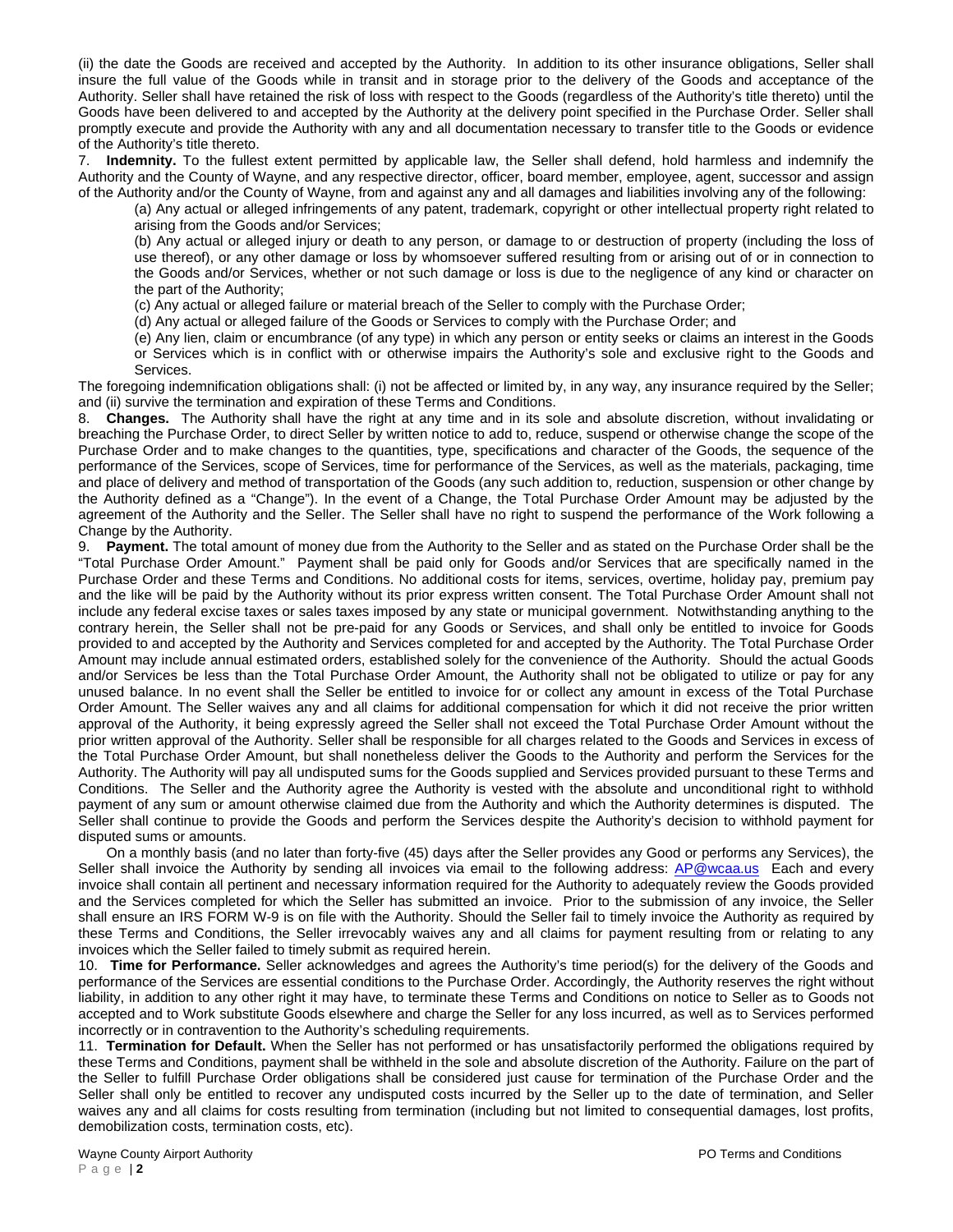12. **Termination for Convenience.** At any time, the Authority may terminate these Terms and Conditions, in whole or in part, without showing cause upon written notice to the Seller specifying the extent and the effective date of the termination. In connection with such termination, the Authority shall pay Seller, as Seller's sole and exclusive remedy, a termination payment comprised of any amounts due for the Work the Authority accepted prior to the termination date and Seller's reasonable and necessary direct costs resulting from the termination which are substantiated by evidence satisfactory to the Authority (and determined in the sole and absolute discretion of the Authority). In no event shall the Seller be entitled to any payment or profit for any Work not accepted by the Authority, nor shall the Seller be entitled to any consequential damages of any type arising from the termination.

13. **Disputes.** Any and all disputes arising out of or related to the Purchase Order and these Terms and Conditions shall be resolved only in the courts located in Wayne County Michigan, the Michigan Court of Appeals or the Michigan Supreme Court, it being agreed Seller does business in Wayne County Michigan and is subject to jurisdiction of the courts located in Wayne County, Michigan. At the Authority's sole and exclusive option, for which separate consideration is acknowledged as received, any disputes between the parties shall be resolved by arbitration before the American Arbitration Association in accordance with the applicable rules of the American Arbitration Association, and any judgment or award issued by the arbitrators shall be final and may be entered in any court having jurisdiction thereof. Any arbitration shall occur in Wayne County, Michigan, and the Seller agrees the Authority may join third parties to any arbitration proceeding as the Authority deems fit. The initiating party shall pay all arbitration filing fees. In the event the parties are involved in any arbitration or court proceedings arising out of these Terms and Conditions, the Authority shall be entitled to recover all of its actual attorneys' fees, interest, costs, arbitration fees (including case administration fees and the arbitrator(s) fees), and expert witness fees if the Authority is the prevailing party.

14. **Limitation of Liability.** In no event shall the Authority, or any respective director, board member, officer, employee, agent, successor and assign of the Authority, be liable to Seller, or anyone claiming through or related to Seller, whether based on the Purchase Order, tort, negligence, warranty, indemnity, strict liability, delay, error or omission, or otherwise, for any consequential, special, incidental, indirect, punitive, exemplary or multiple damage or damages arising from or in connection with loss of use or loss of revenue or profit, actual or anticipated, increased expense of manufacturing or operation, loss of use, or cost of capitals, and the Seller hereby releases the Authority and the County of Wayne, and any respective director, officer, board member, employee, agent, successor and assign of the Authority and the County of Wayne, from any such liability. The Authority's total liability to the Seller shall not exceed the Total Purchase Order Amount. Any and all claims and causes of action resulting from any alleged breach by the Seller and against the Authority must be commenced within two years of the date of these Terms and Conditions or the Seller will have deemed to irrevocably waived any and all such claims and causes of action.

15. **Retention of Records.** The Seller shall retain and maintain any and all records and documents relating to these Terms and Conditions for three years after final payment and shall make them available for inspection and audit by authorized representatives of the Authority. The Authority, or any agent appointed by the Authority, may review and audit the books and records of the Seller in relation to these Terms and Conditions at any time, upon written notice to the Seller. The Seller shall immediately cooperate, in all respects, with any audit request from the Authority.

16. **Force Majure.** The Authority shall not be liable for delaying delivery and/or acceptance of the Goods and Services, for its failure to accept any Goods or Services, or for its failure to perform hereunder or breach hereof due to the following: (i) fire; (ii) explosion; (iii) flood; (iv) riot; (v) strike; (vi) war; (vii) insurrection; (viii) acts of terrorism; (ix) acts of God; (x) regional energy outages; and (xi) other like causes beyond the reasonable control of any party (events (i) through (xi) are hereinafter collectively referred to as "Force Majure Events"). The Seller shall not be liable for a delay in the performance of one or more of its obligations under the Purchase Order due to Force Majure Events, but only to the extent and upon conditions that Seller completes all of the following: (i) the Seller provides written notice to the Authority of the event which seeks relief with all of the following; (ii) the Seller's written notice conspicuously indicates in the notice's subject heading "CLAIM FOR FORCE MAJURE RELIEF"; (iii) the Seller identifies one of the Force Majure Events set forth herein; and (iv) the Seller's provides written notice to the Authority not later than seven (7) business days after the first occurrence of the Force Majure Events. Under no circumstances shall the Seller be entitled to, and the Seller specifically waives, any additional compensation or costs related to any Force Majure Events, and the Seller's sole and exclusive remedy, provided notice was properly and timely provided, is an extension of time to provide the Goods and/or Services.

17. **Insurance and Performance/Payment Bonds**. Seller shall, as a cost included in the Total Purchase Order Amount and without any additional cost or reimbursement from the Authority, take out, carry and maintain the following insurance coverages:

A. Workers' Compensation Insurance, including Employer's Liability Insurance, complying with the laws of the State of Michigan. Employer's Liability Insurance shall be provided with a limit not less than Five Hundred Thousand Dollars (\$500,000.00);

B. Comprehensive General Liability Insurance, including Purchase Order Liability and Products-Completed Operations Liability as well as coverage on all Seller's equipment (other than motor vehicles licensed for highway use) owned, hired or used in the performance of these Terms and Conditions with limits not less than One Million Dollars (\$1,000,000.00) or Five Million Dollars (\$5,000,000.00) if the Purchase Order requires access to the Airfield – Bodily Injury and Property Damage combined each occurrence and aggregate; and

C. Automobile Liability Insurance, including Purchase Order Liability, concerning all motor vehicles owned, hired or used in the performance of these Terms and Conditions, with limits not less than One Million Dollars (\$1,000.000.00) or Five Million Dollars (\$5,000,000.00) if the Purchase Order requires access to the Airfield – Bodily Injury and Property Damage combined each occurrence.

 All insurance policies must be issued by recognized, responsible insurers licensed or approved by the Insurance Bureau of the State of Michigan and shall have a financial rating no lower than XI and a policy holder's service rating no lower than [A] as listed in A.M. Best's Key Rating Guide, current edition or interim report. All insurance policies must name the Seller as insured, name the Authority and the County of Wayne, Michigan as additional insureds with respect to general and automobile liability coverages, and shall not be canceled, terminated or materially changed without at least thirty (30) days prior